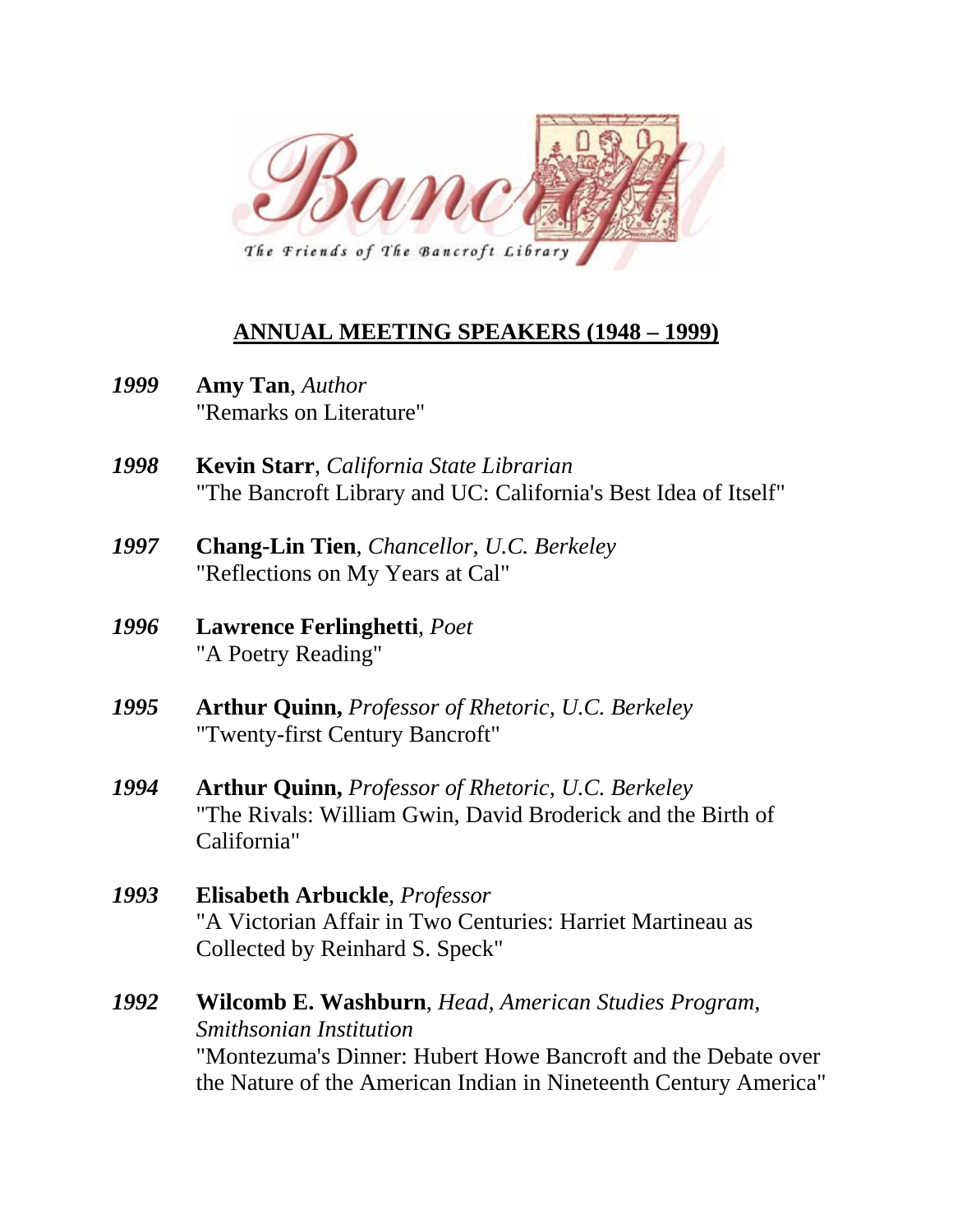- *1991* **J.S. Holliday**, *Historian* "The Legacy of James D. Hart"
- *1990* **David Brower**, *Environmentalist* "It's Healing Time on Earth
- *1989* **Thomas Pinney**, *Professor of English, Emeritus, Pomona College* "Kipling Discovers America in 1889"
- *1988* **Vilma S. Martinez**, *Regent, U.C. Berkeley* "Cultural Diversity and Academic Excellence in California Today"
- *1987* **Maxine Hong Kingston**, *Author* "Asian American Writers"
- *1986* **John Berggruen, Lawrence Dinnean, Joseph Goldyne, and Therese Heymann** "Nineteenth Century Illustrations of California Sights and Scenes"
- *1985* **Alan Dundes, Victor Fischer, Robert Hirst, and Wright Morris**  "The Mark Twain Papers Celebrates Huck Finn's 100th Birthday"
- *1984* **Stephen Spender**, *Writer* "Culture and Politics"
- *1983* **Jonathan Miller**, *Writer*  "The Internal Millennium"
- *1982* **Jessamyn West**, *Writer*  "Picking up a Pen"
- *1981* **Art Hoppe**, *Columnist, San Francisco Chronicle* (No title given)
- *1980* **Ansel Adams**, *Photographer* "My Life in Photography"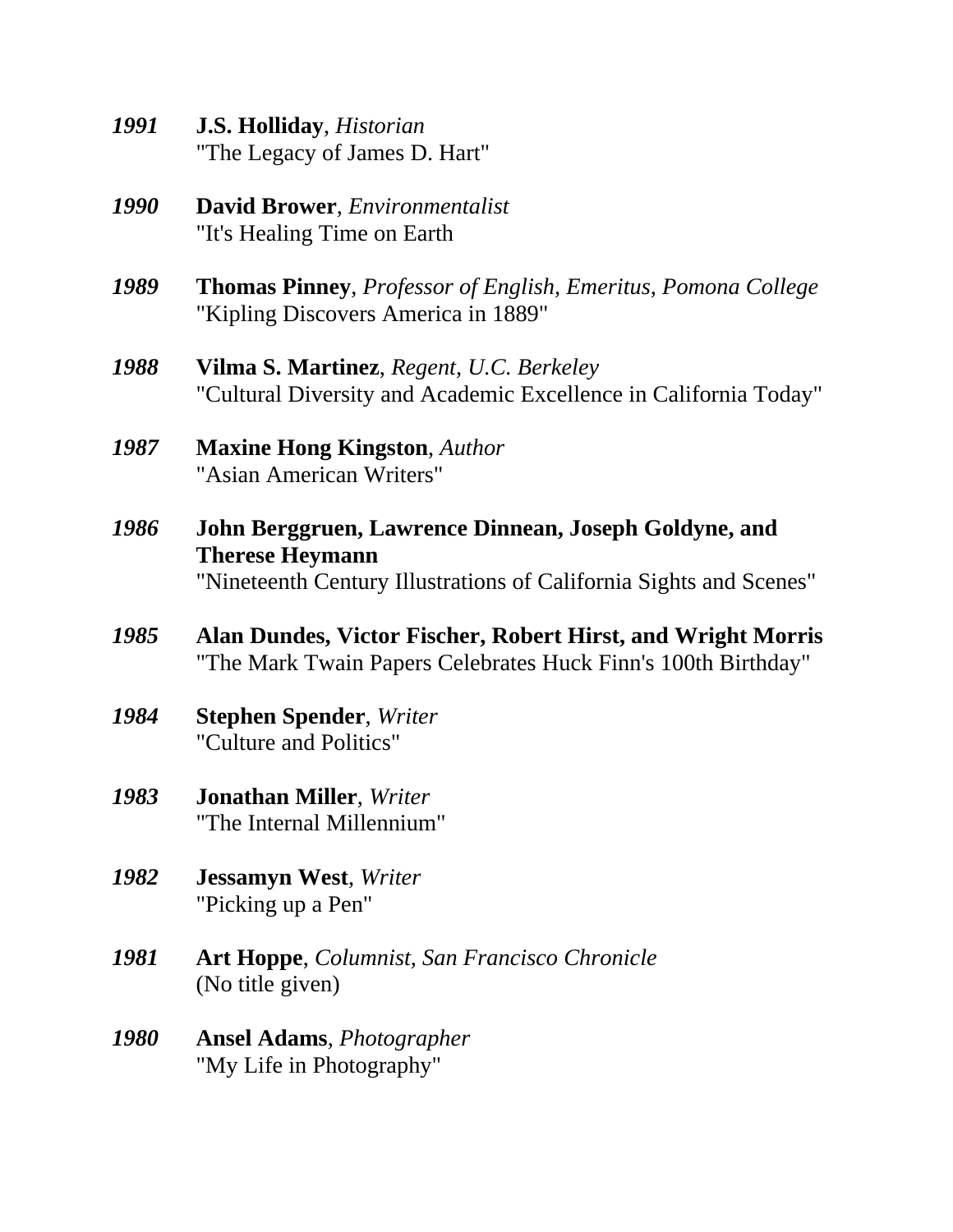- *1979* **David B. Quinn**, *Historian* "Sir Francis Drake As Seen by His Contemporaries"
- *1978* **Joan Didion**, *Author* "The California Woman"
- *1977* **William Saroyan**, *Author* "Reading is Writing"
- *1976* **Alan Cranston**, *U.S. Senator* "California: Representing a Nation in the United States Senate"
- *1975* **N. Scott Momaday**, *Professor of English, Stanford University* "The Native Californian: Centennial Views of the American Indian"
- *1974* **James Thorpe**, *Director, The Huntington Library and Art Gallery, San Marino, California* (No title given)
- *1973* **Charles J. Hitch**, *President, University of California*  "Research and the Library"
- *1972* **Henry Nash Smith**, *Professor of English, U.C. Berkeley* "The Dead-Pan on Huck Finn"
- *1971* **Wallace Stegner**, *Professor of English, Stanford University* "Bernard De Voto: The Historian in the Marketplace"
- *1970* **George R. Stewart**, *Professor of English, U.C. Berkeley* "Historical Attitudes toward the California Environment"
- *1969* **William Randolph Hearst, Jr.**, *Publisher* "A Century of Dynamic Journalism: The Colorful Growth of California's Newspapers"
- *1968* **Thomas H. Kuchel**, *U.S. Senator* "California's Place in the Growth of the Nation"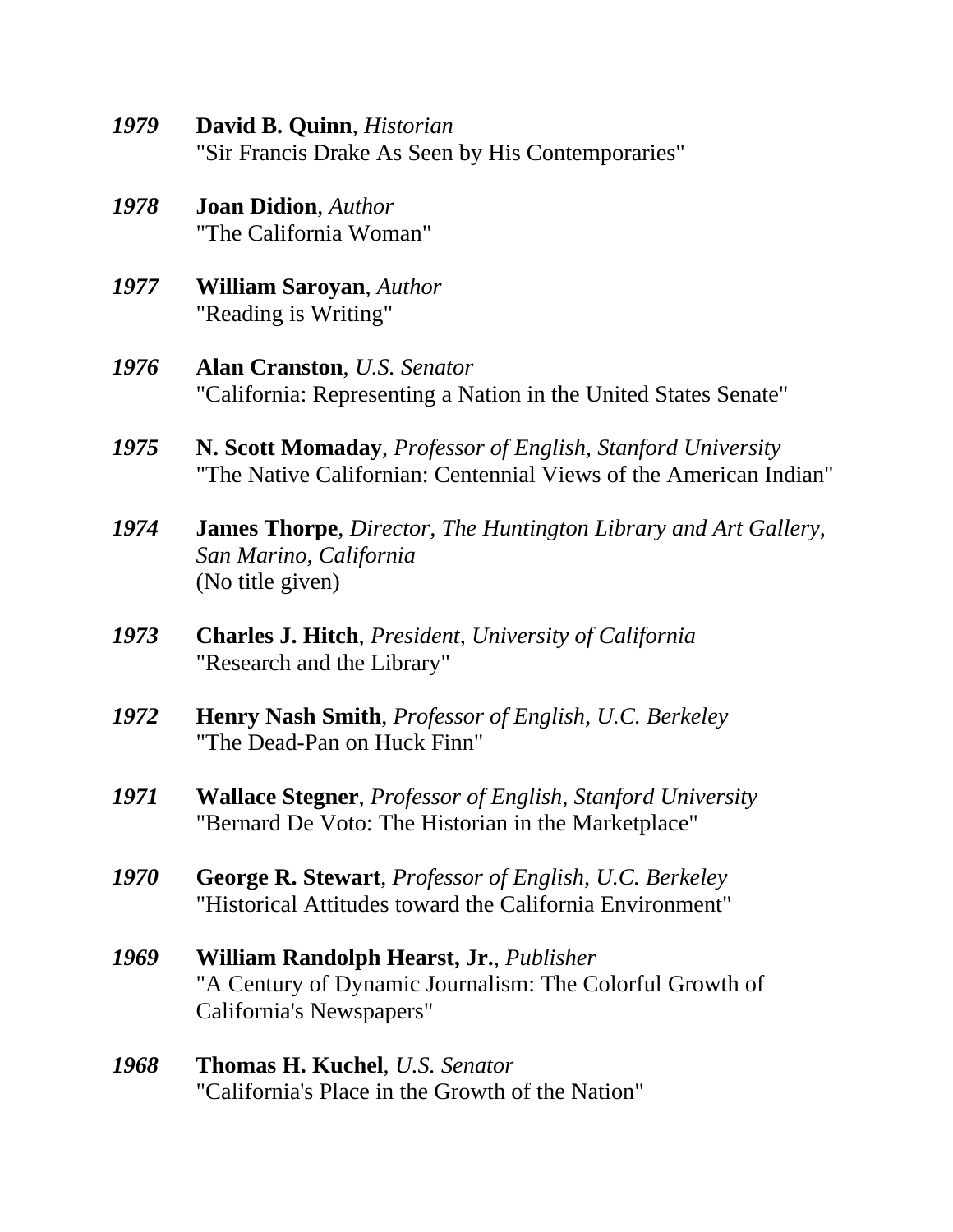*1967* **Ansel Adams**, *Photographer* "Great Photographers of California - Eadweard Muybridge, Watkins, Edward Weston and others"

- *1966* **Francis Peloubet Farquhar**, *Environmentalist*  "Sierra Nevada"
- *1965* **Ray A. Billington**, *Writer* "Frederick Jackson Turner, The Making of a Historian"
- *1964* **Paul Mills**, *Curator of The Oakland Art Museum* "California Pictorial History and the Honeyman Collection"
- *1963* **John W. Caughey**, *Professor of History, UCLA* "The Years of Neglect"
- *1962* **Harry Bernstein**, *Professor of History, Brooklyn College* "The Scholars' Ally for Progress: The Bancroft Library and Inter-American Studies"
- *1961* **Susanna Bryant Dakin**, *Author* "Rose, or Rose Thorn?"
- *1960* **Newton B. Drury**, *Chief of the Division of State Parks in California* "What is Happening to the California Landscape"
- *1959* **William F. Knowland**, *U.S. Senator*  "The Changing Responsibilities of a United States Senator"
- *1958* **Lawrence Clark Powell**, *Director of the William Andrews Clark Memorial Library and Librarian, UCLA* "Landscapes and Bookscapes"
- *1957* **John D. Hicks**, Professor *of History, U.C. Berkeley* "California Background: Spanish or American"
- *1956* **Edgar Eugene Robinson**, *Professor of History, U.C. Berkeley*  "Materials for the Diary of a Great People"